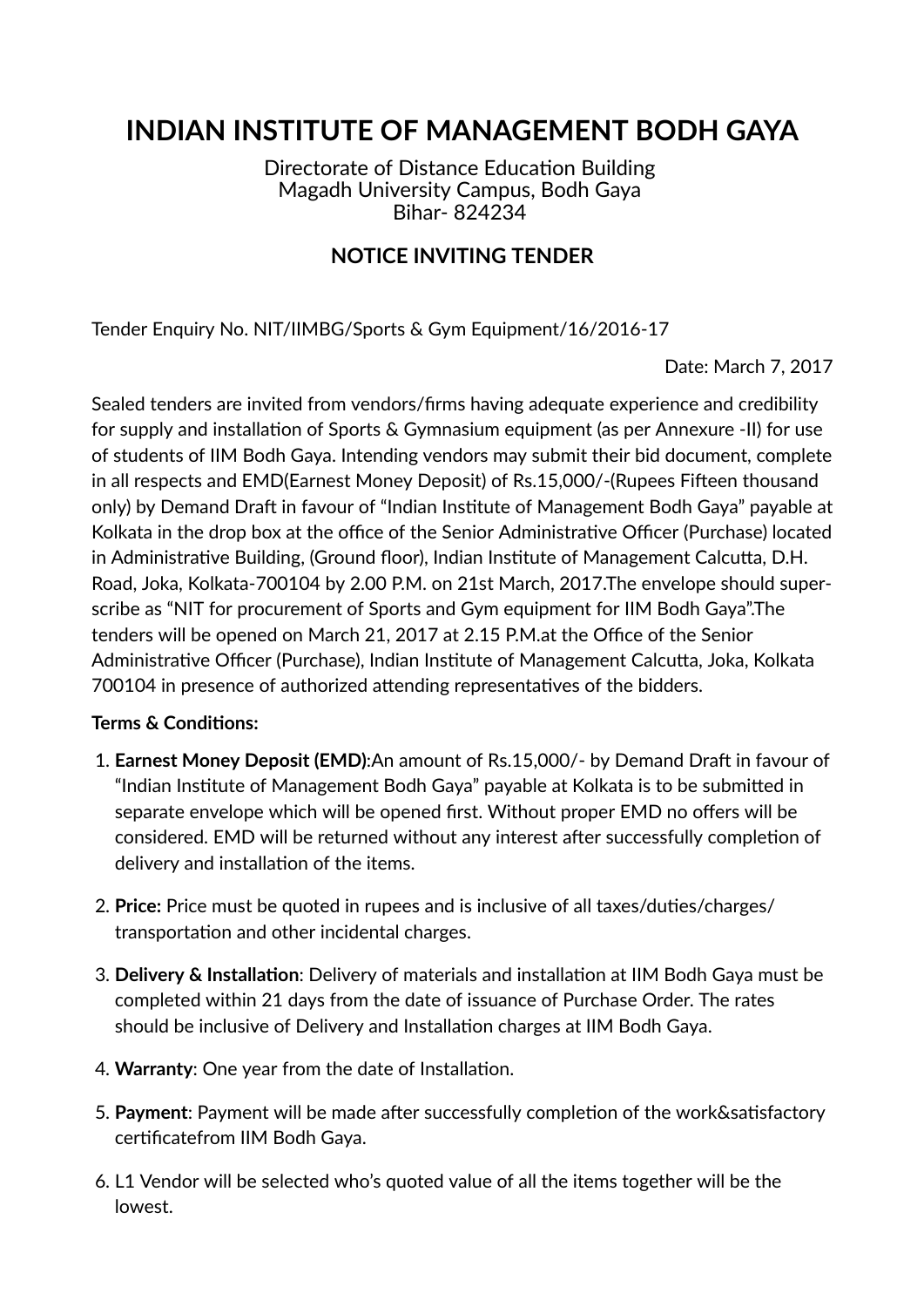- 7. Any re-type/over-writing, mistake in any calculation while quoting the item, the tender may not be accepted.
- 8. The Vendor should attach the copy of Trade License, PAN Card, and VAT registration certificate along with the sealed quotation.
- 9. **Validity**: The rates should be valid for three months from the date of opening of tender.
- 10. **Risk Purchase**: In case of supplier's failure to deliver the ordered item(s) as per stipulated time schedule, IIM Bodh Gaya reserves the right to cancel the order by serving notice instantly and in such case EMD deposited by the vendor will be forfeited in the credit of IIM Bodh Gaya and no claim will be entertained in this regard.
- 11. Jurisdiction: The Courts of Calcutta alone will have the jurisdiction to try any matter, dispute or reference between the bidders and the Institute arising out of this purchase & delivery. It is specially agreed that no Court outside and other than Court in Kolkata shall have jurisdiction in the matter.
- 12. Institute reserves the right to accept/reject any or all tenders without assigning any reason thereof.

#### **Senior Administrative Officer (Purchase), IIM Calcutta & Convener-Purchase Commiee, IIM Bodh Gaya**

| $\mathbf{1}$ | Name of the Applicant                                  | $\ddot{\cdot}$         |  |
|--------------|--------------------------------------------------------|------------------------|--|
| 2            | <b>Address</b>                                         | $\bullet$<br>$\bullet$ |  |
| 3            | Telephone / Fax no                                     | $\ddot{\cdot}$         |  |
| 4            | Mobile No of the Authorized signatory / Contact Person | $\ddot{\cdot}$         |  |
| 5            | Email Id                                               | :                      |  |
| 6            | Location of Branch Office, if any                      | :                      |  |
| 7            | <b>Nature of Business</b>                              | $\bullet$<br>$\bullet$ |  |
| 8            | Year of experience in the field of similar work        | ÷                      |  |
| 9            | PAN No                                                 | $\ddot{\cdot}$         |  |
| 10           | VAT / CST registration No                              | $\ddot{\cdot}$         |  |
| 11           | Trade license No.                                      | $\ddot{\cdot}$         |  |
| 12           | Income Tax Return for last two years                   | $\bullet$<br>$\bullet$ |  |

#### **COMMERCIAL INFORMATION**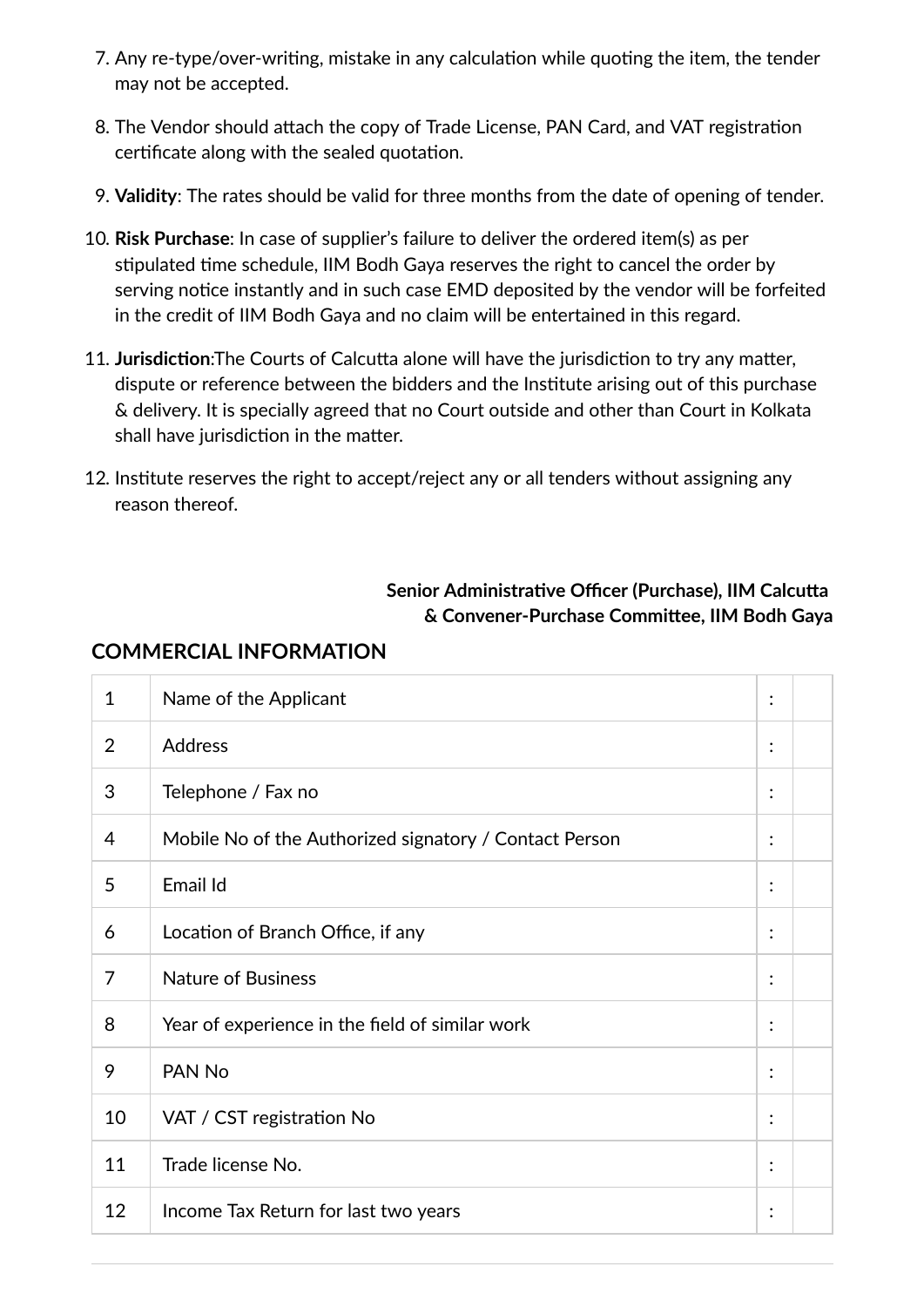## **Note: Please attach copy of supporting documents.**

Signature of the Tenderer

Date:

Seal

| SI<br>No | <b>Description</b>                                                                                                                                                                                                                                                                                                                                                                                                                                                                                                | Quantity(pc) | Rate(Rs.) | Amount(Rs.) |
|----------|-------------------------------------------------------------------------------------------------------------------------------------------------------------------------------------------------------------------------------------------------------------------------------------------------------------------------------------------------------------------------------------------------------------------------------------------------------------------------------------------------------------------|--------------|-----------|-------------|
| 1        | <b>Physique UK Pro Motorized Treadmill</b><br>Motor: Power 6HP AC Motor<br>Speed: $1-20$ km/h<br><b>Running Surface:</b><br>1530*560mm(22WX60L)<br>Incline : 0-20% Automatic<br>Frame: Commercial grade frame<br>structure with handle bar grip: HRC<br>Cushioning: Multi absorption cushion<br>Computer Console: LED Display of<br>speed, Distance, Time, Calories, Pulse,<br>Incline Level, Pulse, Bod Fat Target<br>programs, 18 Preset programs, Heart<br>Rate Control Program, 4 User<br>Programs & Body Fat | $2$ (two)    |           |             |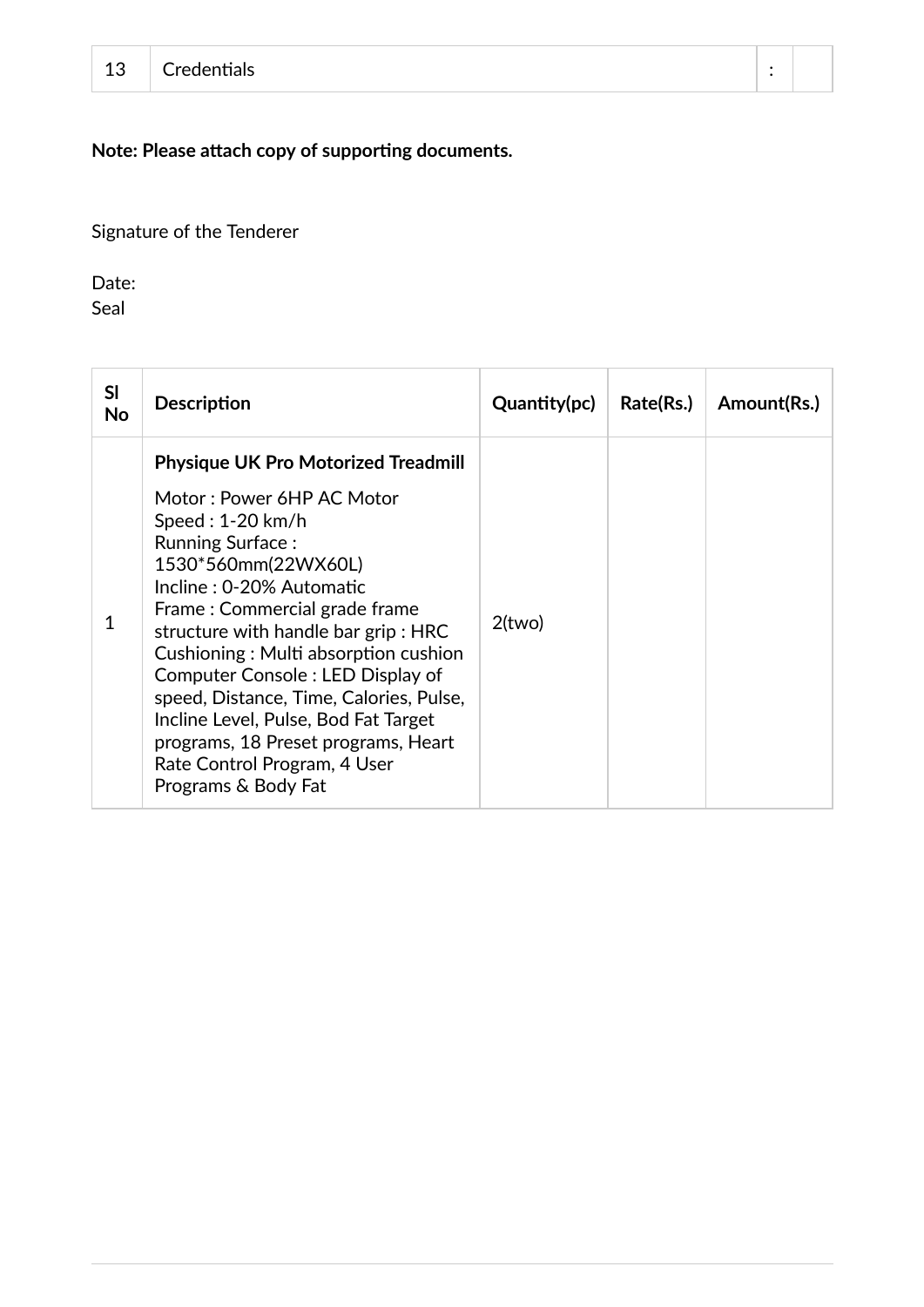|                | <b>Physique UK Elliptical Cross Trainer</b>                                                                                                                                                                                                                                                                                                                                                                                                                                                                                                                                                  |           |  |
|----------------|----------------------------------------------------------------------------------------------------------------------------------------------------------------------------------------------------------------------------------------------------------------------------------------------------------------------------------------------------------------------------------------------------------------------------------------------------------------------------------------------------------------------------------------------------------------------------------------------|-----------|--|
| $\overline{2}$ | Frame: Commercial grade frame<br>structure<br>Console: Programmable LED Console<br>with dot matrix display<br>Programs: Quick start, Manual<br>Program, 4 Preset Programs & 4 Heart<br><b>Rate Control Programs</b><br>Readouts: Time, RPM, Distance,<br>Pulse, Calories, Level, Watts & Mets<br>Pulse-sensor-Hand grip pulse sensor.<br>Wireless receiver included. Chest Belt<br>Optional<br>Resistance system - Generator, 16<br>; levels, Max Watts - 250 Flywheel-<br>Front Drive, 242mm (14.5 kg)<br>Transmission Ratio - 1:10:3<br>Stride Length - 20"<br>User Weight Limit - 140 kgs | $1$ (one) |  |
| 3              | <b>SPIN Bike TR</b><br>Display feedback: Speed, time,<br>Distance, Pulse, Calories burned,<br>Incline and Body Fat<br>Display type : Single Window LCD<br>display<br>Flywheel Weight: 13 kg<br>Resistance Setting: 10 kg<br>Height Setting: 10 levels<br>Resistance Adjustment : Manual knob<br>control<br>Seat Width: 11 <sup>*</sup> 6 inches                                                                                                                                                                                                                                              | $1$ (one) |  |
| 4              | Multi GYM GK Tuffpro Max Trainer<br>Multi Press Chest & Front Back<br>Shoulder Lift 100 kg<br>Lat Pull Down / Standing Bicep 80 kg<br>Leg extension / Hamstring<br>curl(leverage series) 30 kg<br>Wrist Conditioner 20 kg, Vertical<br>Knee raise<br>Twister, Abdominal Crunch, Push up,<br>Pull up, Dipping<br><b>Pivot Trainer</b>                                                                                                                                                                                                                                                         | $1$ (one) |  |